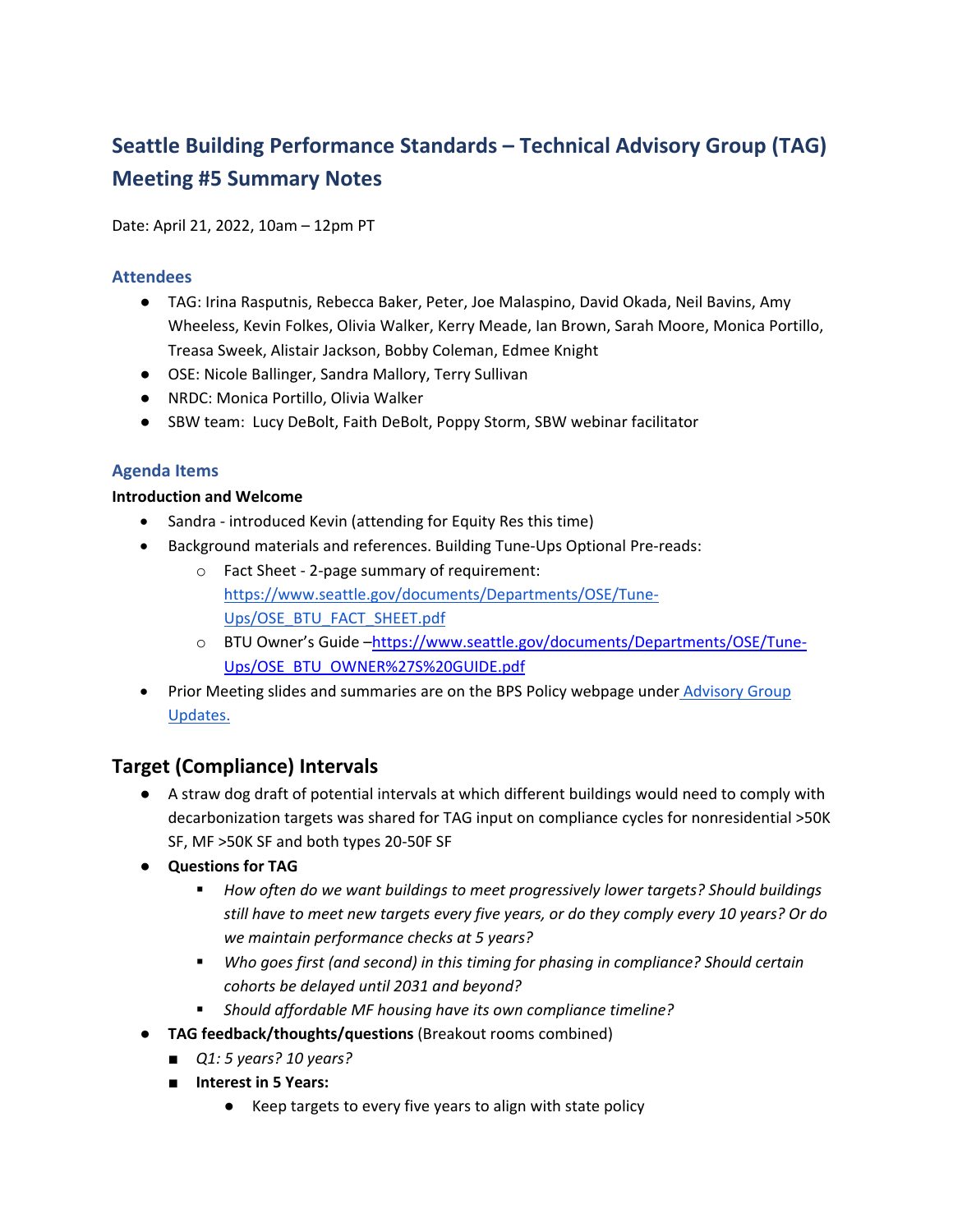- Aligning target dates makes this a seamless set of requirements so it feels like a cohesive program rather than 3 disparate policies
- Depends on what really falls into the city's policy if we're just reporting emissions to the city then yes, keep it consistent with state program, but if there's required action, could be helpful to offset the policy with the state's code by one year to allow entities time to act.
- 5 years would be the sweet-spot timing wise. Owners typically do not have a 40-50 year vision for their buildings. Typically they want to flip them ‐ buy low, invest, and sell at a profit.
- If you start pushing that timeframe longer, concerned that people will just ignore the targets. Keeping it at 5 years will keep this on the building‐owner's radar.
- Agree that 5 years is best. Will add that buildings will be hard to sell. Owneroccupied: we are seeing more of our customers being proactive and strategic about zero-carbon. Most building owners will not prioritize replacing equipment that are not near end‐of‐life unless they have to.
- Thinking about BTU and commissioning and doubling up on submittals every year. A lot of it's the same info but challenge of actions and submittals aligning is challenging. What about offsetting from other energy requirements (state program) by a year or so? Would do your clean buildings stuff and then have time to get emissions stuff aligned.
- Plan timing Want stringent and frequent enough targets that it actually forces people out of compliance to make decarbonization plans

## **Interest in 10 years:**

- The long-life cycles of hot water heaters is aligned with a 10 year compliance cycle.
- Spending capital dollars, funds are allocated slowly and in a difficult way. 5 years would be hard. Getting contractors can be difficult. 10 years might be needed. Also, aren't staffed for that, etc. In the public sector, capital spending is often planned in advance for a fiscal year, and typically completed/closed out after the FY it was planned for.
- First response was … mirror the CBPS. But it might depend on what falls into the City requirement. If it's just GHG and then aligning with BM reporting then it makes sense to align but if a bunch more work then might want more time in between.
- Q: *Curious to hear more from building owners how these transitions look for you? What would be a scenario where you would be looking to take out gas‐powered appliances or wait until 2050 to make that transition?*
	- We are trying to get a read on the bulk of buildings a regular compliance path, keep this in mind.
	- One of the assumptions is that the cost to do these conversions will be low or subsidized heavily.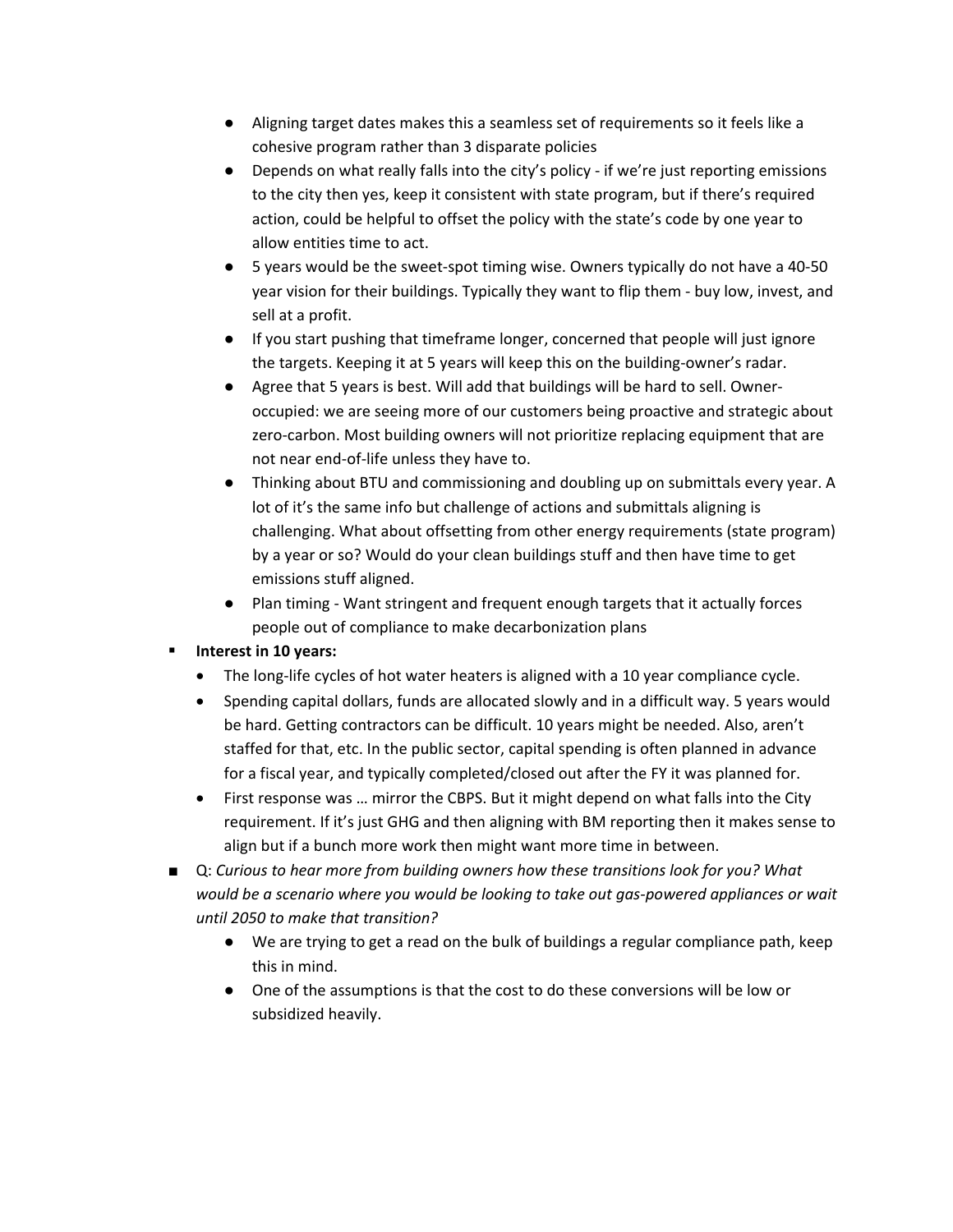- *Q2: How do we fill in compliance phasing for buildings whose requirements are not defined by* state policy (MF >50k, MF 20K-50K, and commercial 20-50k sq ft). Should affordable MF housing *have its own compliance timeline?*
- **Yes, delay for smaller buildings & MF:**
	- State deadlines giving smaller buildings more time, probably a good tactic to mirror softer landing for smaller buildings.
	- **MF** should not depend on commercial path.
	- From MF standpoint majority of carbon is in central water heating rooms and doesn't align at all with size. For first round, targeting high carbon output MF builds might make more sense  $\rightarrow$  those with gas infrastructure regardless of size.
	- Might be an equity issue fuel switching space heating will be a larger (more costly) lift. To the extent where there's gas inside units, electricity is more expensive and retrofit is costly
	- **EXE** Replacing DHW systems in a high rise MF can be very challenging. Is there space for all those heat pumps? Unclear.
	- Start large MF compliance alongside commercial, but delay smaller MF compliance until second cycle. Give targets and timelines and budget examples now to allow for planning. Same for small commercial
	- Affordable housing Going to have to replace appliances before end-of-life, cost waste there, consideration for timelines. Having the right technical resources to execute this work is a way the city could help this transition
- **Delay compliance, but inform now about targets to prepare / provide help:** 
	- Maybe first round for small commercial and MF is just making sure their reporting is accurate, then action required for second cycle
	- For smaller MF, give a sense of what targets will be even if their first compliance year is later. The sooner they can understand where they need to get to the better. Equipment changeover is often straightforward, just need time to plan.
	- It makes a lot of sense to get everyone getting going in the next few years. We don't want to put people in the situation to just sit back, we want to get them into action in a fairly short time frame.
	- MF has not had this on their radar so it does not seem fair so throw this on them.
	- **EXECT** Getting the MF buildings involved is key. While we know its coming, most people throw their arms up and struggle to do what they can and do not plan ahead. We need a process that embeds the planning component and provide a near‐term deadline. We need to think of a step‐wise approach as a worst case to help people achieve a pathway that stays ahead of this.
	- Thinking about those who are making changes right now might not be fair to them to reach the same targets.
- **Don't delay**
	- Don't make dates different but find aggressive \$\$ from utilities or elsewhere for those buildings.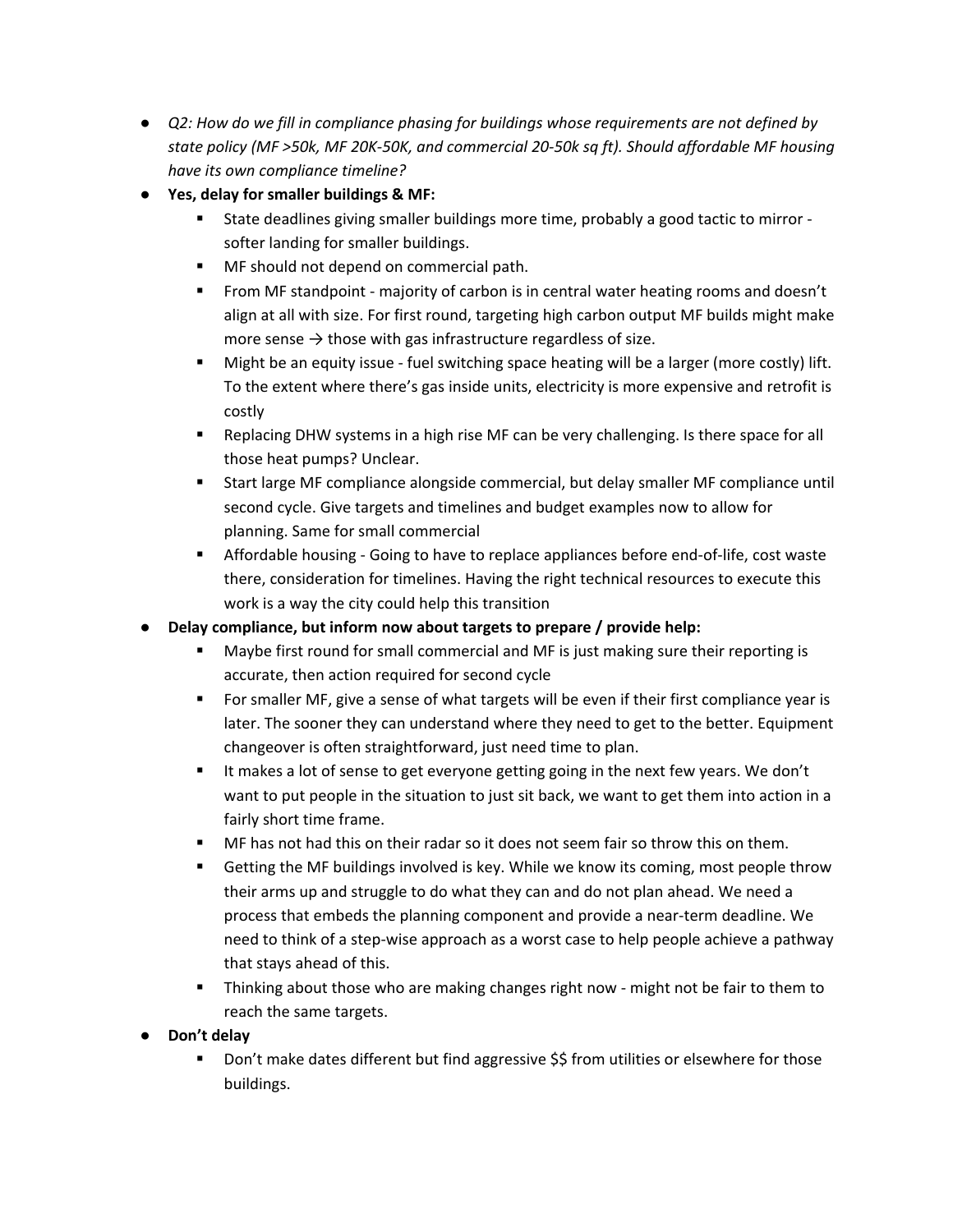- Many contractors and such ignore changes as long as they can, they may need a near deadline. Stepwise approach is the worst case scenario. We don't want to wait for the code to force people, but that is how it goes a lot. Last resort mentality. Important to figure out how to enable a more proactive approach.
- **IMPACT OF COMPTAGE IMPACT IS COMPT ASSET UP:** Impact of compressing efforts if they get cannot also be difficult. Same end target and later start isn't good.
- The final goal is a really long time from now. A few years here and there in that time scale isn't that significant.
- Some people before said it can't even be done by 2050, would a shorter time frame be an issue? What is that extra year or two now even going to do? That they couldn't do in the five year cycle?
- *Q: The longer we delay action, the more emissions we see and what about cumulative emissions? What about moving the final target up if there's some initial delay – move it forward to 2040?* 
	- It's possible if we have a healthy lead up time. Probably always some who need it to be 2050 instead of 2040, but maybe we just come up with tools to help those outlier folks.
	- $\blacksquare$  If we make the policy, it will get done
	- **If we do soft landings initially then we should have an earlier date**
- TAG Q: is there any reason to treat them the same? Also, is it 'controversial' to treat multifamily *housing the same as other buildings in the energy codes? Are there other precedents of them being treated differently?*
	- No code reason to treat differently, though funding and capital investments are different.

#### **Summary**

- **5‐ or 10‐year intervals?** Interest in being consistent with state and having compliance every 5 years to avoid confusion. Keep requirement top of mind. Have the baseline quantifying GHGI aspect quick and easy. If you can't, then have to come up with a unique (alt compliance) plan and make sure the targets are stringent enough that they have meet and plan solidly.
- **End date:** Some okay with a target of decarbonizing by 2040. But 2040 and 2050 seem so far away it's hard to comment.
- **Should smaller buildings start at the same time?** Extend initial target compliance for small and MF buildings but have a report or lighter requirement earlier or plan early. Challenges with funding, need incentives, especially in the affordable space. Most important that affordable MF has funding, not more time

# **Seattle Building Tune‐Ups (BTU)**

- Presentation about overlap between BTU and BPS. Questions for TAG:
	- *What do you consider the pros and cons of maintaining a Seattle BTU requirement?*
	- *Is there a role for BTU as an optional action between longer Seattle BPS compliance cycles?*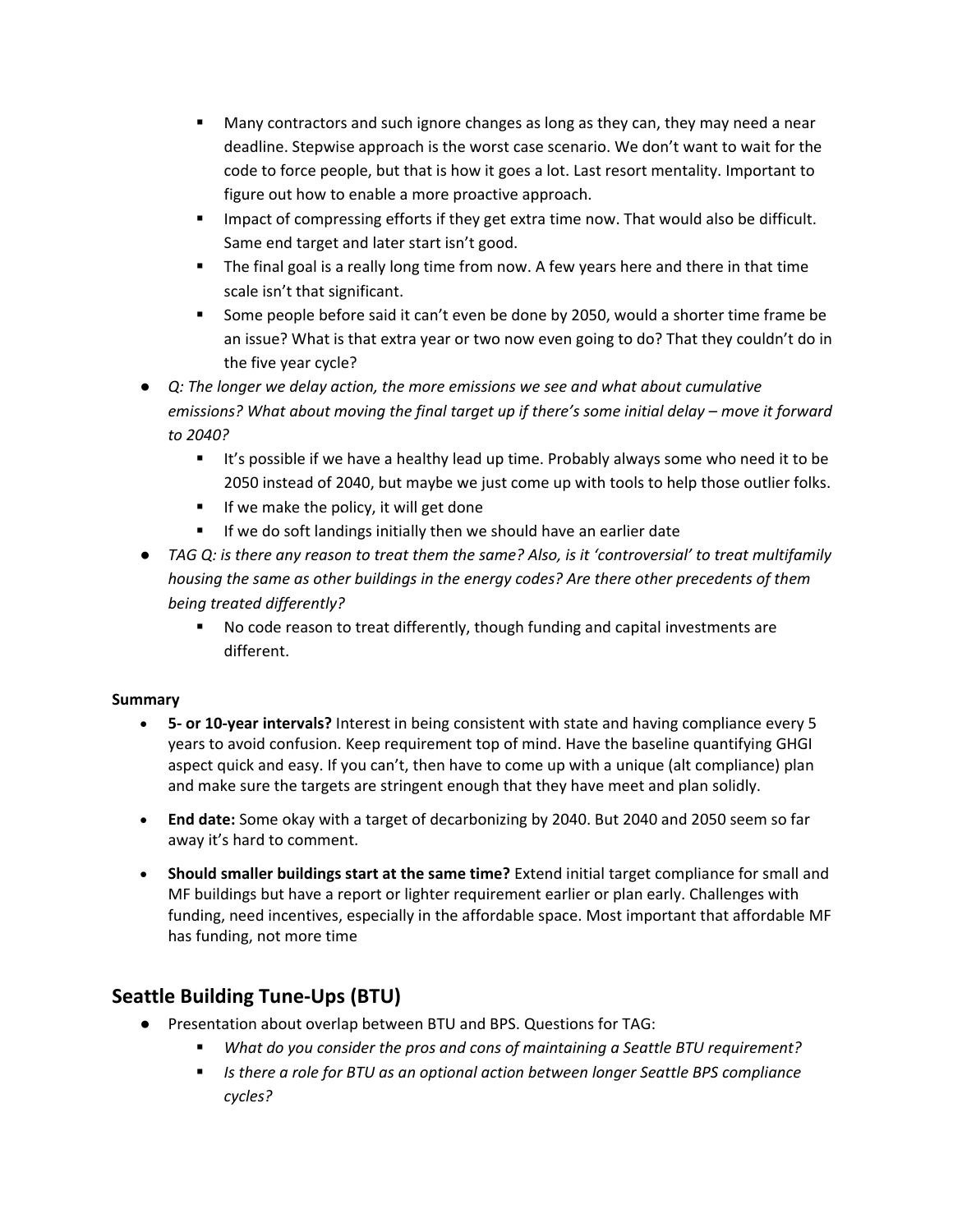- *Are there O&M (BTU) components that should be incorporated into Seattle BPS? (Either from the existing BTU or something new that addresses health or IAQ.)*
- **TAG feedback/thoughts/questions** 
	- Question: Curious, can you update BTU legislatively? A: Yes, we'd have to go through a process to propose it, but we can pursue it
	- Question: can you clarify the performance path? A: It's an alternative compliance pathway, 15 % EUI reduction over a number of years. Not many people have done it. It's kind of an early compliance path
- **Cons of maintaining a Seattle BTU requirement:**
	- Concur about resources to meet State standard so additional programs is a concern. BTU is a great gateway, but if the purpose was to reduce energy use and GHGI, then that's being handled by state standards and the BPS so should be let go.
	- Reducing carbon output is the point. This goes at it sideways and the BPS is direct.
	- It takes time and money for owners and city to audit etc. Do you want people helping with this or with actually doing decarbonization work.
	- Q: What effort goes into the BTUs? Hours? Cost?
		- From a program standpoint, long lead time. 3-6 months, don't know about hours
		- Mostly at the end of the compliance cycle. Documentation and such, all was very good stuff, good to have, good to check these things regularly, fees were quite reasonable. Assume cost effectiveness diminishes with smaller buildings
		- Cost average we found across lots of buildings in TU Accelerator was about \$.20 ‐ \$.25 per sq. ft.
	- MF exempt from tune ups program. Don't have staff or expertise to do commissioning. Could help with IAQ and health of tenants, particularly in the affordable space. Missing out by being exempt, even if that exemption is helpful.
	- Maybe use it as an incentive. If you get to the final goal early, don't need to do tune ups anymore!

## ● **Pros of maintaining a Seattle BTU requirement:**

- Demand management. That's probably not where this BPS wants to focus, but the BTU ordinance could help people manage demand
- Has name recognition. Don't just delete it, keep it as a program and maybe change precisely what it does. Shouldn't throw out all the work. The bench-marking process. Most buildings had the wrong data in energy star, so fixing that was a huge benefit and we should continue that
- Some utility incentive programs for tune ups
- Process we already have in place, have seen results in the aggregate.
- Don't want to throw away all the work in the BTU program
- **BTU file on record with the city could be helpful to the new owner with planning and** everything.
	- Staff noted: We have seen some requests to see those reports. Do ask prior owner if they mind, no one has said no. folks don't always know that resource is available, but it's a really valuable source of information. Those reports may even be helpful for the same building owner. Should keep those records around.
	- Tune up costs will go down in second round. As a provider, a lot time was spent pulling information together so next round should be less time and money.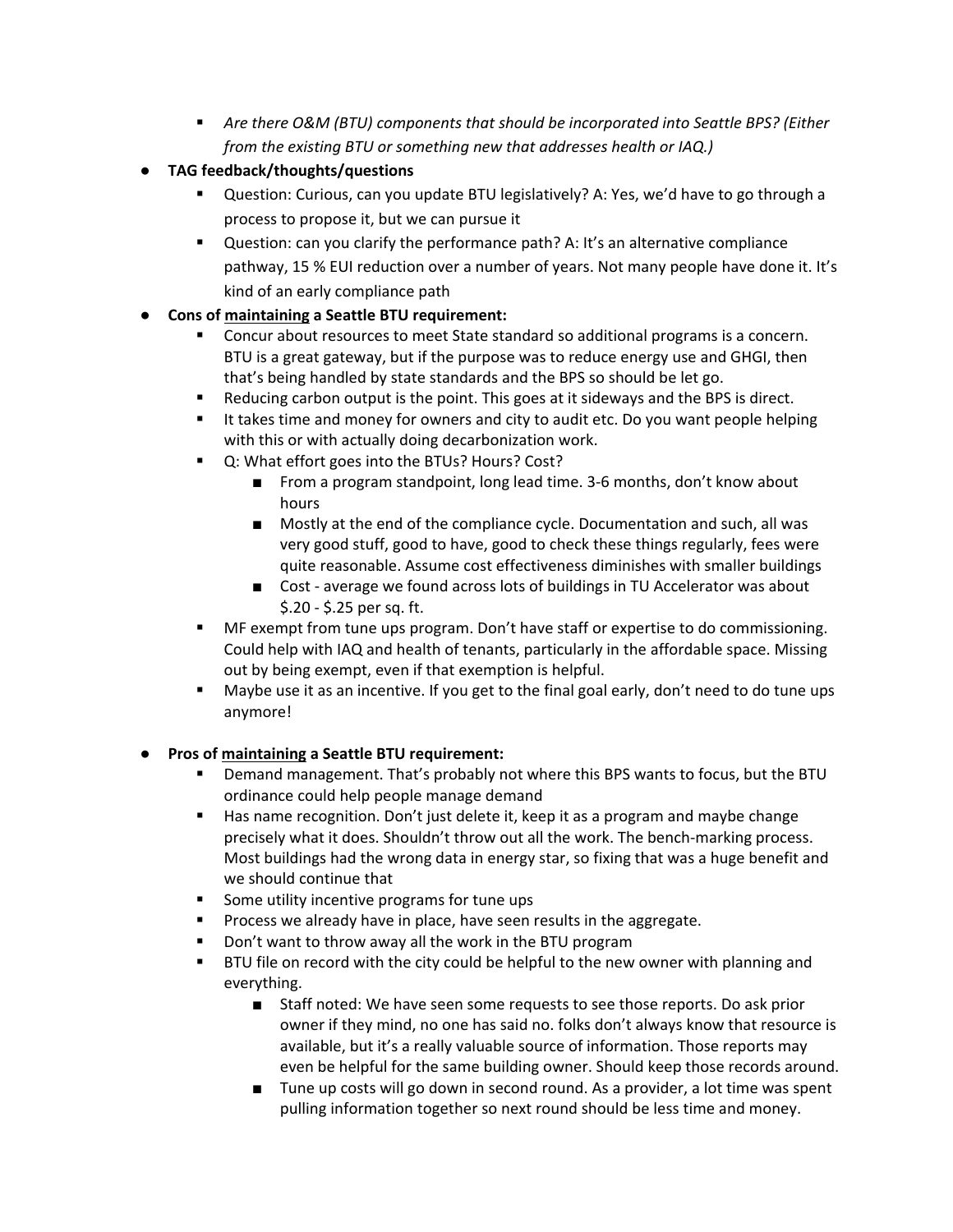Most obvious benefits have to do with the energy star? Is the information accurate and are people following good practice with benchmarking?

- *Q: Would putting data accuracy in the BPS work in lieu of the BTU program?*
	- **If pulling in anything from BTU, pull in the benchmarking.**
	- **IMPORTANCE IMPORTANCE IS A UPS AT A THE IMPORTANCE IN A THE IMPORT ASSET IS A THE IMPORT A THE IMPORTANCE IS A** ensuring data quality and assumptions (sq ft, space use, etc).
	- **In MF, as we're finding in building audits, ESPM data is still not fully QC'd in existing MF** buildings ‐ or new construction when it comes online, which are the existing buildings of the future.
- TAG Question: Labor might be interested in is a more granular analysis of who can do the BTU work? There are unionized janitors in most of the big buildings in the City of Seattle. Could they help with the less technical aspects of these kinds of tune-ups? Checking for broken windows, leaks, etc. Below the level of electricians and plumbers. There is a City program around Green Cleaning as well as some training infrastructure to up‐skill this workforce.
	- Yes. staff mentioned can definitely assist. Just the final report needs TU Spec qualifications. Like the idea. Capacity building at the janitorial level would be a great opportunity for both sides. Expanding the meaning of building maintenance would add value for these essential workers.

## **Alternative Compliance, Exemptions and Extensions**

- Presentation about these policy mechanisms that can be used to support a flexible policy. *Questions for TAG*
	- *Does this make sense to you? Would look like*
		- *[in the case of universal targets] setting individualized compliance paths*
		- *Portfolio level compliance*
		- *Prescriptive actions to take*
	- *What other circumstances could be addressed through alternative compliance?*
- **TAG feedback/thoughts/questions**
	- *Does this make sense to you to build into Seattle policy? Voting by hands*
		- **Allow individualized compliance paths = 12 yes**
		- **Portfolio level compliance = 9 yes**
			- Seems like there's an easy way to game this if half of your portfolio is all electric and half isn't
				- All‐electric should be excluded
			- Unfair to those who only own one building. Several folks against
			- Maybe allowing portfolio compliance should come with a rider that the requirements / emissions reductions are more stringent?
		- **Prescriptive actions to take = 8 yes**
			- I would recommend staying performance based as much as possible. You might want to have prescriptive requirements included in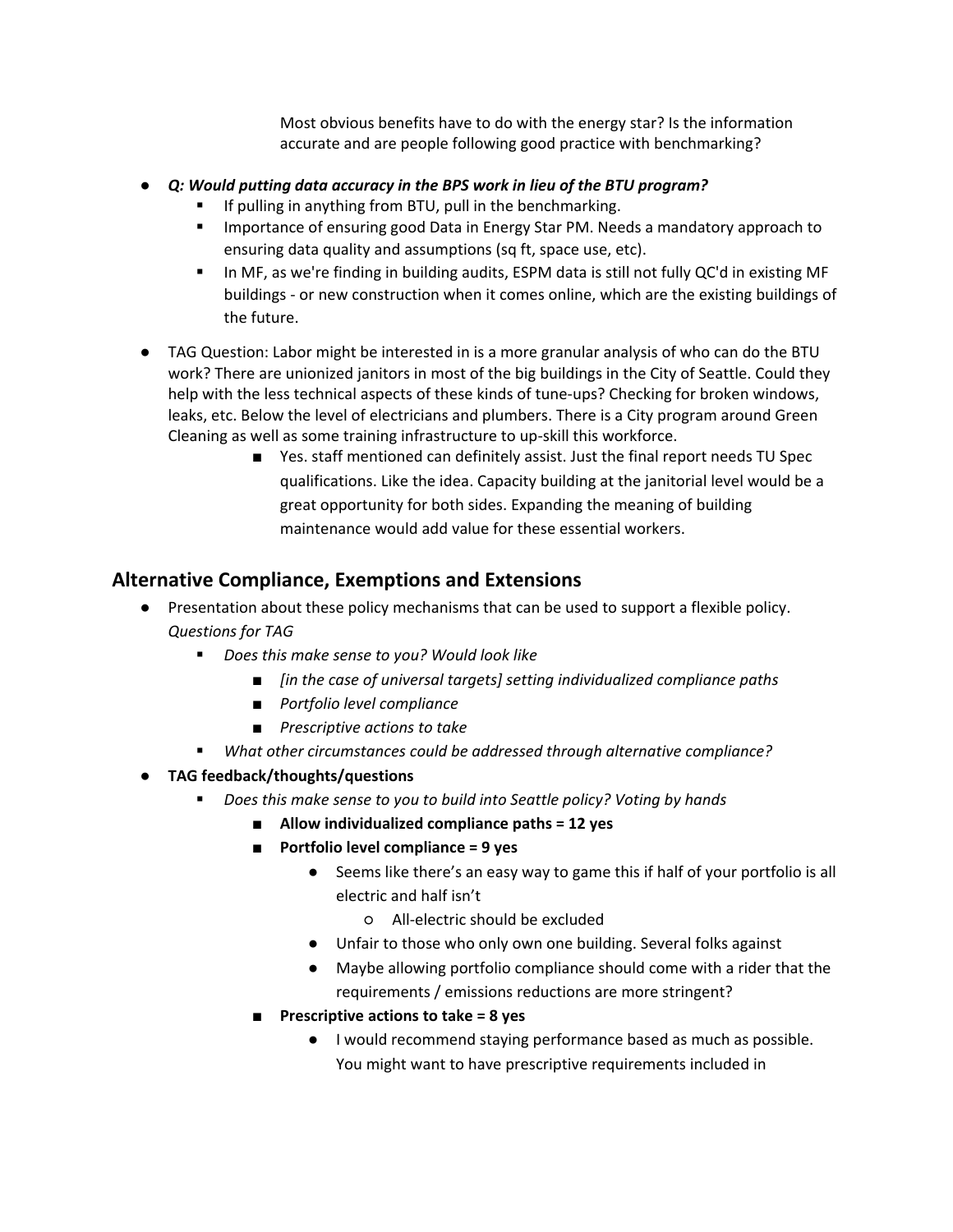"individual compliance" plans, but stay focused on performance for the endgame

- Regarding prescriptive, I like the idea of having a short list of equipment types that are deemed to comply (gas packs, gas tank‐type water heaters, etc.)
- Tech is still catching up to demand, going to be difficult to make prescriptive requirements
- **Other approaches to consider? Carbon offsets?**
	- Would need to be really clear about which offsets count
	- Could offset be paying into Seattle's carbon reduction program? Fund other people's reduction
	- But then who's savings are they? Since we have such a clean grid, we don't need to deal with this issue
	- If we do go offset, should be state and federal agreed social cost of carbon, not anything random
- **Extensions and exemptions –** *What building level exemptions should be considered for Seattle BPS?*
	- **Healthcare:** Mission‐critical or healthcare related buildings ‐ extension, not exemption
	- **Quasi‐industrial buildings.** Multi‐use buildings with industrial/research/heavy process loads (ex. Commercial laundry), metering requirement to separate those uses/areas within a building to regulate separately
	- **Food service and cooking:** Pent up demand, people are getting back into restaurants, but still on edge economically (covid). Difficult to get rid of gas, major political issue. Leaky, dangerous, and aging gas network ‐ if that's our main concern then maybe this is more of an extension than exemption conversation
		- Q: How significant are restaurants and labs and similar facilities in terms of the City's carbon impact? Are they major or minor?
		- Staff: I don't know the data for labs offhand, but cooking is in the range of 5% of building related emissions are the result of gas cooking. Higher than we had expected honestly.
	- **Life science and lab:** Can't loop it in as just office space, because production that happens. Requires very hot water. 100% outside air requirements, many technical things happening, so same program path is not the correct thing to do. Not ignore but push it out perhaps or at least give it a different path. Equipment and space and use.
	- **Decorative uses/barbecues/fireplaces:** Rooftop barbecues ‐‐ often people will just bring in propane and stuff. Stop normalizing decorative use of natural gas – no exemptions. (Affordable) don't have those barbecues and such.